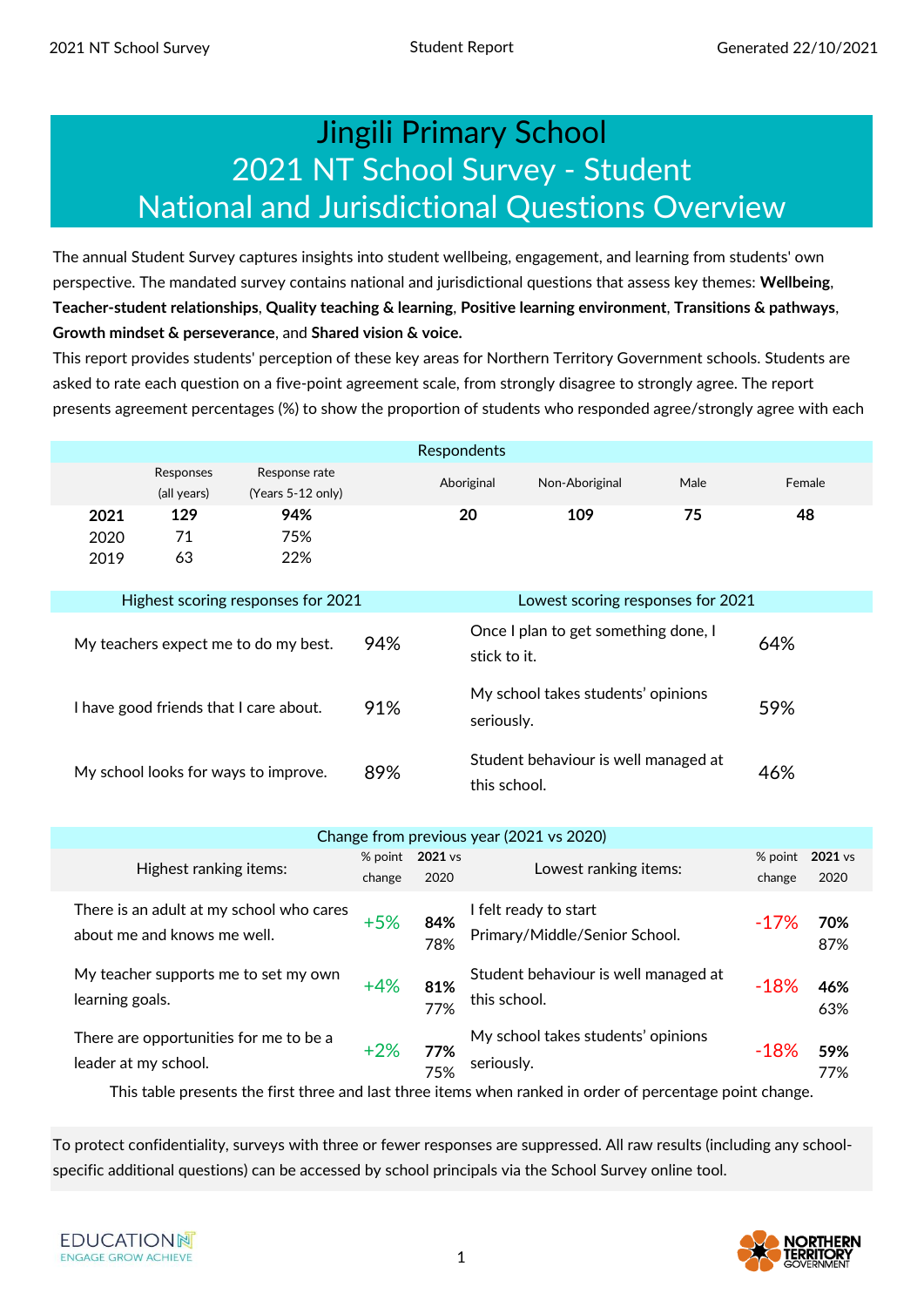All questions (ranked high-low)



Note: #N/A indicates less than 4 responses or question missing. Refer to next sections for full question text.

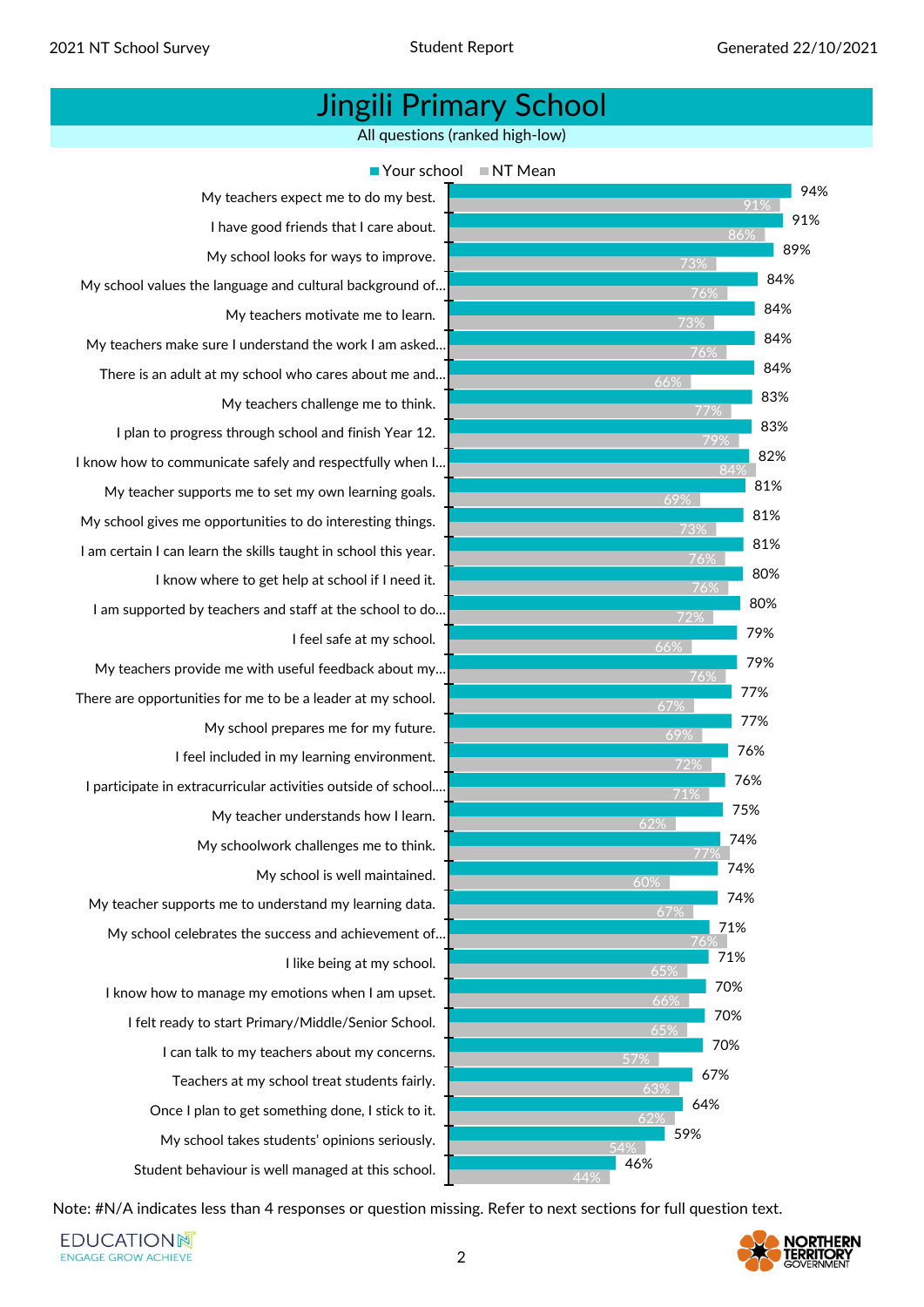

#### Teacher-student relationships

These items measure whether students experience both fair and supportive interactions with their teachers.



Note: Empty bars indicate that there are no data available to include in the section.

**EDUCATIONN ENGAGE GROW ACHIEVE** 



3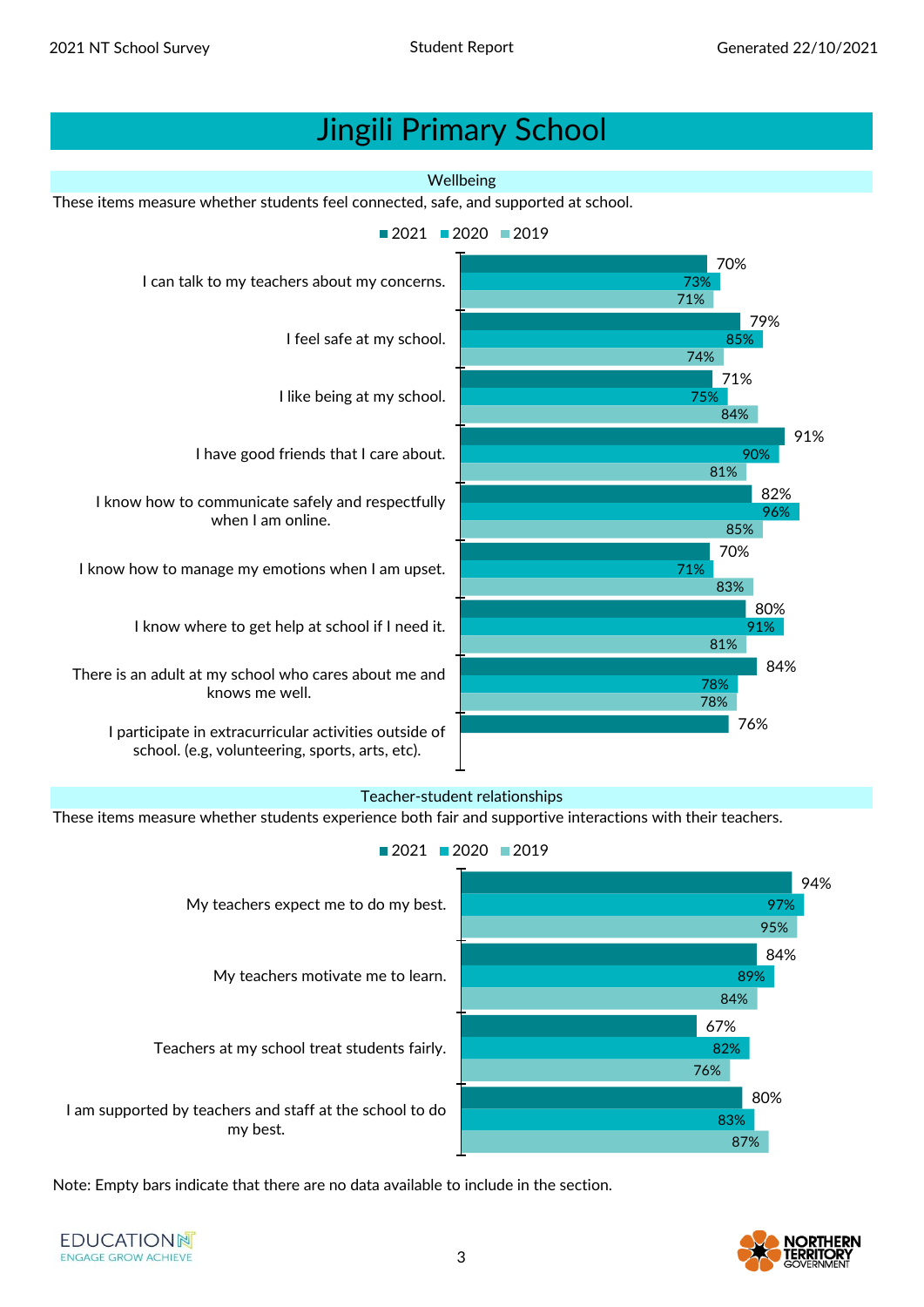#### Quality teaching & learning



#### Positive learning environment

These items measure whether students experience a learning environment that is safe, respectful, inclusive, and one that promotes learning and engagement.





Note: Empty bars indicate that there are no data available to include in the section.

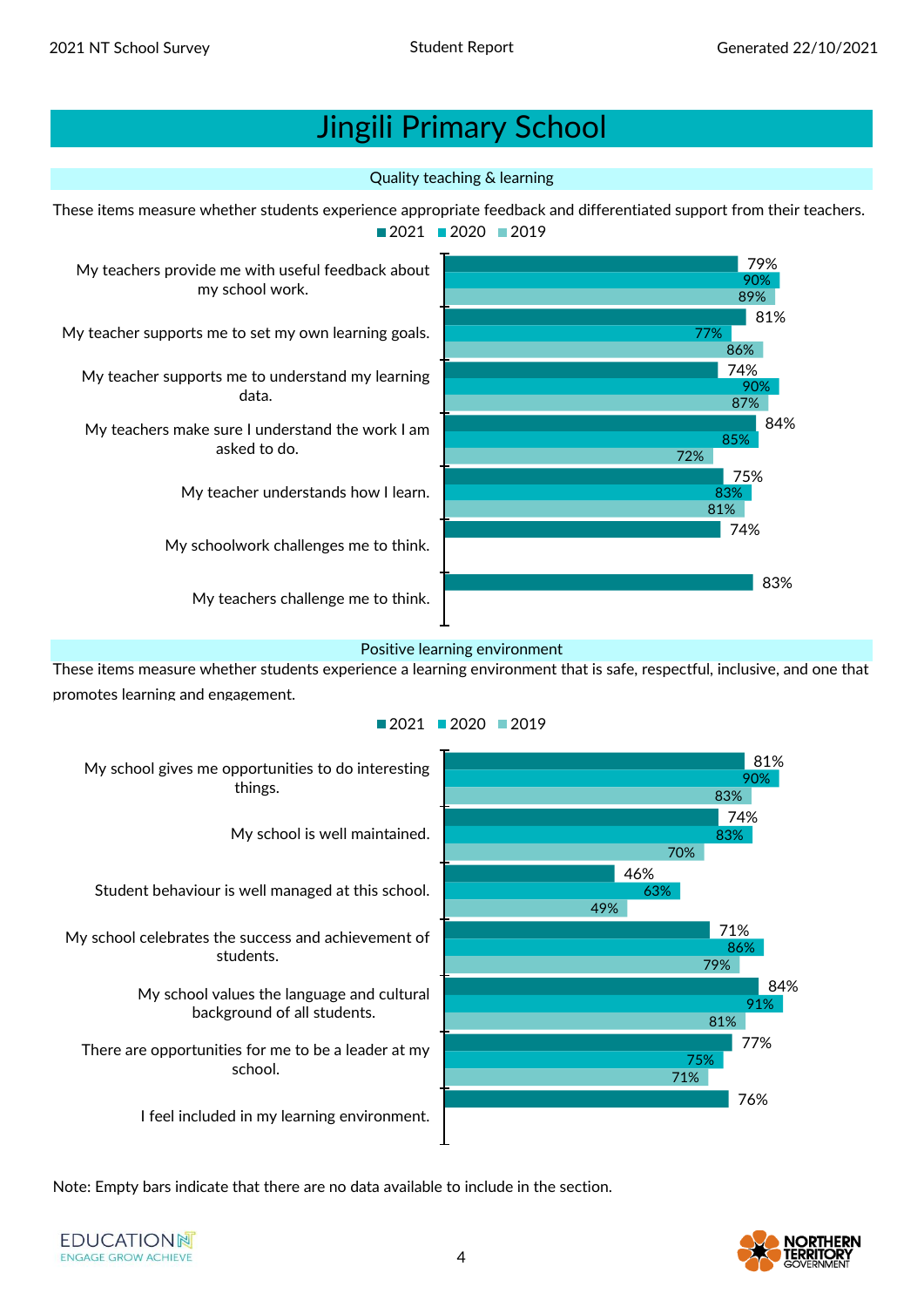#### Transitions & pathways

These items measure whether students feel prepared for the different stages of school and beyond.



#### Shared vision & voice

These items measure whether students feel that their voices are heard and valued at school.

 $2021$  2020 2019



#### Growth mindset & perseverance

These items measure whether students feel they can learn and persevere.



Note: Empty bars indicate that there are no data available to include in the section.

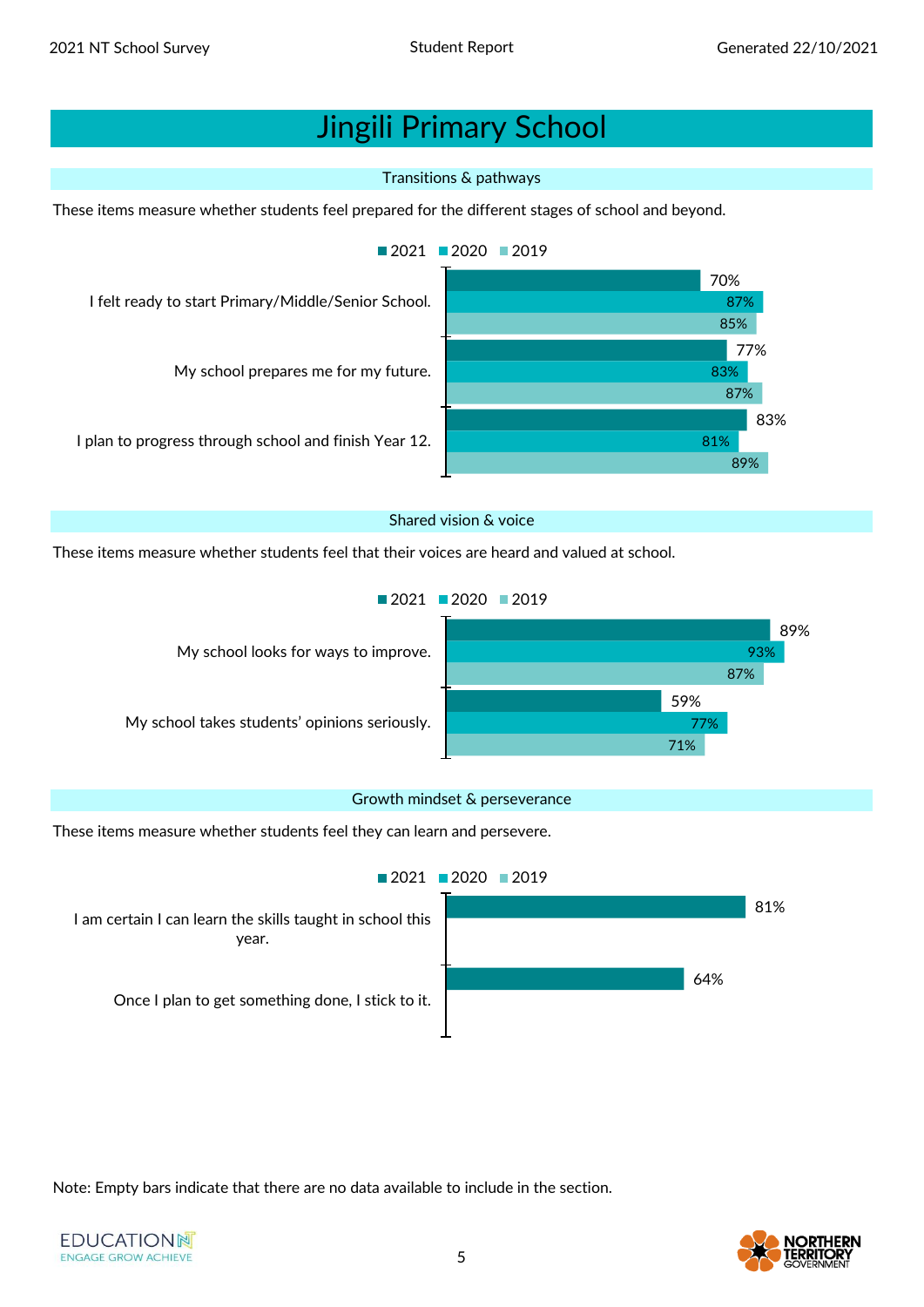### Student Survey 2021 National and Jurisdictional Questions Jingili Primary School

This section of the report provides **each item** disaggregated by respondent demographics.

To protect anonymity, items with three or fewer responses are suppressed ("Supp"). Empty cells ( - ) indicate that there are no data available.

The School Survey also provides an open text box for respondents to provide **qualitative feedback** to accompany their item responses. Principals are encouraged to access the detailed reports containing the raw survey data and text responses through the School Survey online tool

|                     |                |        |        |        | Respondents |        |   |                                |   |   |       |
|---------------------|----------------|--------|--------|--------|-------------|--------|---|--------------------------------|---|---|-------|
| No. of respondents: | Early<br>Years | Year 4 | Year 5 | Year 6 | Year 7      | Year 8 |   | Year 9 Year 10 Year 11 Year 12 |   |   | Total |
| Male                | 18             | 19     | 16     | 22     | 0           | 0      | 0 | 0                              | 0 | 0 | 75    |
| Female              | 12             | 17     | 9      | 10     | 0           | 0      | 0 | 0                              | 0 | 0 | 48    |
| Aboriginal          | 10             | 3      | 4      | 3      | 0           | 0      | 0 | 0                              | 0 | 0 | 20    |
| Non-aboriginal      | 22             | 34     | 23     | 30     | 0           | 0      | 0 | 0                              | 0 | 0 | 109   |
| <b>Total</b>        | 32             | 37     | 27     | 33     | 0           | 0      | 0 | 0                              | 0 | 0 | 129   |

| Wellbeing                                    |                |        |        |        |               |  |  |                                |  |   |         |  |
|----------------------------------------------|----------------|--------|--------|--------|---------------|--|--|--------------------------------|--|---|---------|--|
|                                              | Early<br>Years | Year 4 | Year 5 | Year 6 | Year 7 Year 8 |  |  | Year 9 Year 10 Year 11 Year 12 |  |   | Overall |  |
| I can talk to my teachers about my concerns. |                |        |        |        |               |  |  |                                |  |   |         |  |
| Male                                         | 83%            | 89%    | 53%    | 73%    |               |  |  |                                |  |   | 76%     |  |
| Female                                       | 75%            | 47%    | 56%    | 70%    |               |  |  |                                |  |   | 60%     |  |
| Aboriginal                                   | 60%            | Supp   | 50%    | Supp   |               |  |  |                                |  |   | 55%     |  |
| Non-aboriginal                               | 82%            | 71%    | 59%    | 77%    |               |  |  |                                |  |   | 72%     |  |
| Overall                                      | 75%            | 70%    | 58%    | 73%    |               |  |  |                                |  |   | 70%     |  |
| I feel safe at my school.                    |                |        |        |        |               |  |  |                                |  |   |         |  |
| Male                                         | 89%            | 68%    | 63%    | 82%    |               |  |  |                                |  |   | 76%     |  |
| Female                                       | 91%            | 94%    | 67%    | 80%    |               |  |  |                                |  |   | 85%     |  |
| Aboriginal                                   | 89%            | Supp   | 75%    | Supp   |               |  |  |                                |  |   | 79%     |  |
| Non-aboriginal                               | 86%            | 82%    | 61%    | 83%    |               |  |  |                                |  |   | 79%     |  |
| Overall                                      | 87%            | 81%    | 63%    | 82%    |               |  |  |                                |  |   | 79%     |  |
| I like being at my school.                   |                |        |        |        |               |  |  |                                |  |   |         |  |
| Male                                         | 71%            | 74%    | 69%    | 64%    |               |  |  |                                |  |   | 69%     |  |
| Female                                       | 75%            | 94%    | 67%    | 70%    | L.            |  |  |                                |  | ٠ | 79%     |  |
| Aboriginal                                   | 67%            | Supp   | 75%    | Supp   |               |  |  |                                |  |   | 58%     |  |
| Non-aboriginal                               | 73%            | 85%    | 61%    | 70%    |               |  |  |                                |  |   | 73%     |  |
| Overall                                      | 71%            | 84%    | 63%    | 64%    |               |  |  |                                |  |   | 71%     |  |
| I have good friends that I care about.       |                |        |        |        |               |  |  |                                |  |   |         |  |
| Male                                         | 94%            | 89%    | 100%   | 100%   |               |  |  |                                |  |   | 96%     |  |
| Female                                       | 100%           | 76%    | 67%    | 100%   |               |  |  |                                |  |   | 85%     |  |
| Aboriginal                                   | 80%            | Supp   | 100%   | Supp   |               |  |  |                                |  |   | 85%     |  |
| Non-aboriginal                               | 100%           | 85%    | 87%    | 100%   |               |  |  |                                |  |   | 93%     |  |
| Overall                                      | 94%            | 84%    | 89%    | 100%   |               |  |  |                                |  |   | 91%     |  |

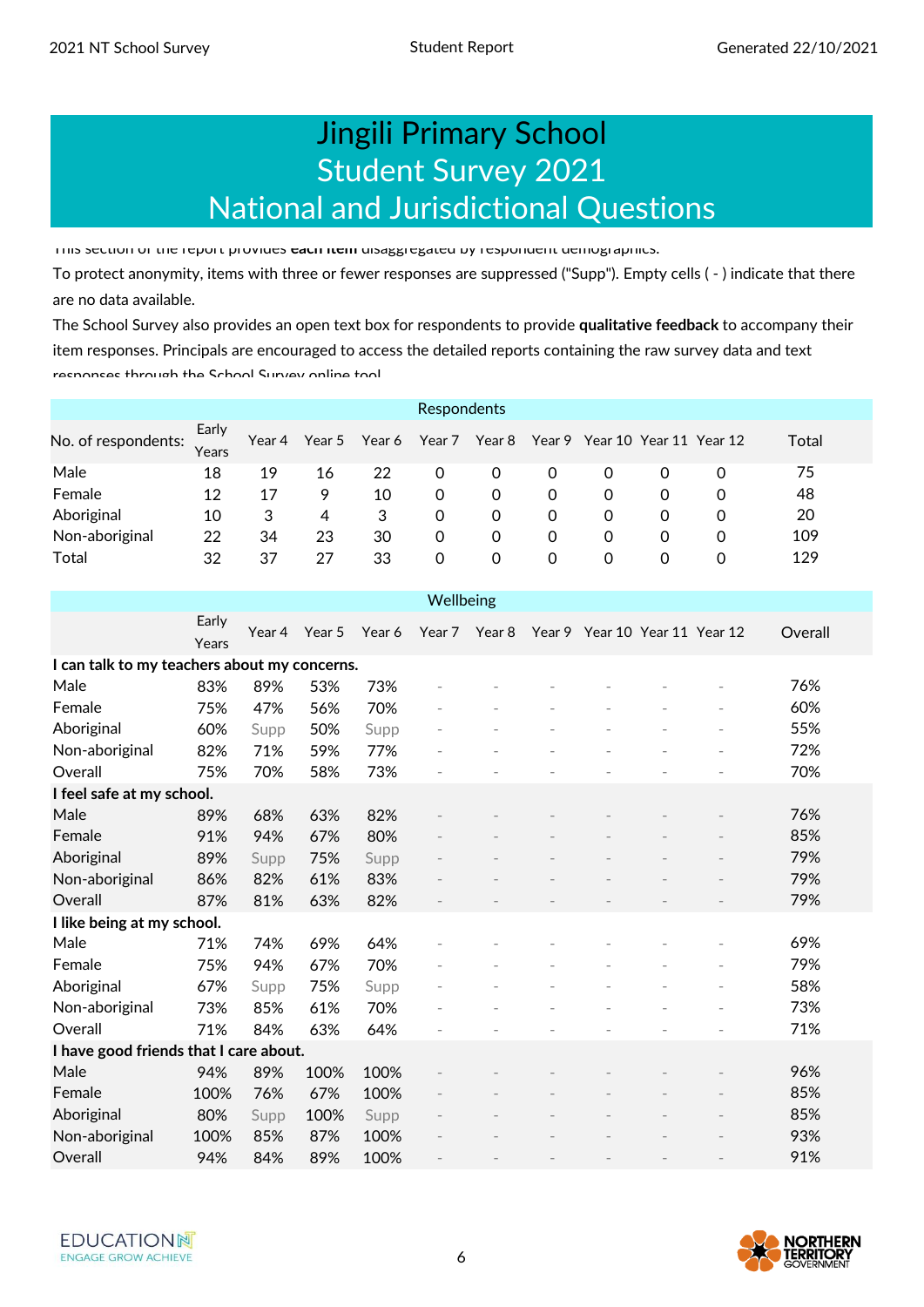| Wellbeing                                                                                              |                |        |        |        |               |  |  |                                |  |  |         |  |  |
|--------------------------------------------------------------------------------------------------------|----------------|--------|--------|--------|---------------|--|--|--------------------------------|--|--|---------|--|--|
|                                                                                                        | Early<br>Years | Year 4 | Year 5 | Year 6 | Year 7 Year 8 |  |  | Year 9 Year 10 Year 11 Year 12 |  |  | Overall |  |  |
| I know how to communicate safely and respectfully when I am online.                                    |                |        |        |        |               |  |  |                                |  |  |         |  |  |
| Male                                                                                                   | 94%            | 89%    | 88%    | 86%    |               |  |  |                                |  |  | 89%     |  |  |
| Female                                                                                                 | 58%            | 71%    | 67%    | 90%    |               |  |  |                                |  |  | 71%     |  |  |
| Aboriginal                                                                                             | 60%            | Supp   | 50%    | Supp   |               |  |  |                                |  |  | 55%     |  |  |
| Non-aboriginal                                                                                         | 86%            | 82%    | 87%    | 93%    |               |  |  |                                |  |  | 87%     |  |  |
| Overall                                                                                                | 78%            | 81%    | 81%    | 88%    |               |  |  |                                |  |  | 82%     |  |  |
| I know how to manage my emotions when I am upset.                                                      |                |        |        |        |               |  |  |                                |  |  |         |  |  |
| Male                                                                                                   | 94%            | 68%    | 69%    | 71%    |               |  |  |                                |  |  | 76%     |  |  |
| Female                                                                                                 | 67%            | 59%    | 67%    | 60%    |               |  |  |                                |  |  | 63%     |  |  |
| Aboriginal                                                                                             | 70%            | Supp   | 75%    | Supp   |               |  |  |                                |  |  | 60%     |  |  |
| Non-aboriginal                                                                                         | 91%            | 65%    | 65%    | 72%    |               |  |  |                                |  |  | 72%     |  |  |
| Overall                                                                                                | 84%            | 65%    | 67%    | 66%    |               |  |  |                                |  |  | 70%     |  |  |
| I know where to get help at school if I need it.                                                       |                |        |        |        |               |  |  |                                |  |  |         |  |  |
| Male                                                                                                   | 89%            | 94%    | 75%    | 73%    |               |  |  |                                |  |  | 82%     |  |  |
| Female                                                                                                 | 100%           | 76%    | 67%    | 70%    |               |  |  |                                |  |  | 79%     |  |  |
| Aboriginal                                                                                             | 90%            | Supp   | 50%    | Supp   |               |  |  |                                |  |  | 68%     |  |  |
| Non-aboriginal                                                                                         | 91%            | 88%    | 74%    | 77%    |               |  |  |                                |  |  | 83%     |  |  |
| Overall                                                                                                | 91%            | 86%    | 70%    | 73%    |               |  |  |                                |  |  | 80%     |  |  |
| There is an adult at my school who cares about me and knows me well.                                   |                |        |        |        |               |  |  |                                |  |  |         |  |  |
| Male                                                                                                   | 94%            | 95%    | 60%    | 86%    |               |  |  |                                |  |  | 85%     |  |  |
| Female                                                                                                 | 92%            | 76%    | 78%    | 70%    |               |  |  |                                |  |  | 79%     |  |  |
| Aboriginal                                                                                             | 100%           | Supp   | 75%    | Supp   |               |  |  |                                |  |  | 90%     |  |  |
| Non-aboriginal                                                                                         | 91%            | 85%    | 68%    | 83%    |               |  |  |                                |  |  | 82%     |  |  |
| Overall                                                                                                | 94%            | 86%    | 69%    | 82%    |               |  |  |                                |  |  | 84%     |  |  |
| I participate in extracurricular activities outside of school. (e.g, volunteering, sports, arts, etc). |                |        |        |        |               |  |  |                                |  |  |         |  |  |
| Male                                                                                                   | 76%            | 89%    | 73%    | 82%    |               |  |  |                                |  |  | 81%     |  |  |
| Female                                                                                                 | 67%            | 71%    | 78%    | 70%    |               |  |  |                                |  |  | 71%     |  |  |
| Aboriginal                                                                                             | 56%            | Supp   | 33%    | Supp   |               |  |  |                                |  |  | 44%     |  |  |
| Non-aboriginal                                                                                         | 73%            | 82%    | 78%    | 87%    |               |  |  |                                |  |  | 81%     |  |  |
| Overall                                                                                                | 68%            | 81%    | 73%    | 79%    |               |  |  |                                |  |  | 76%     |  |  |



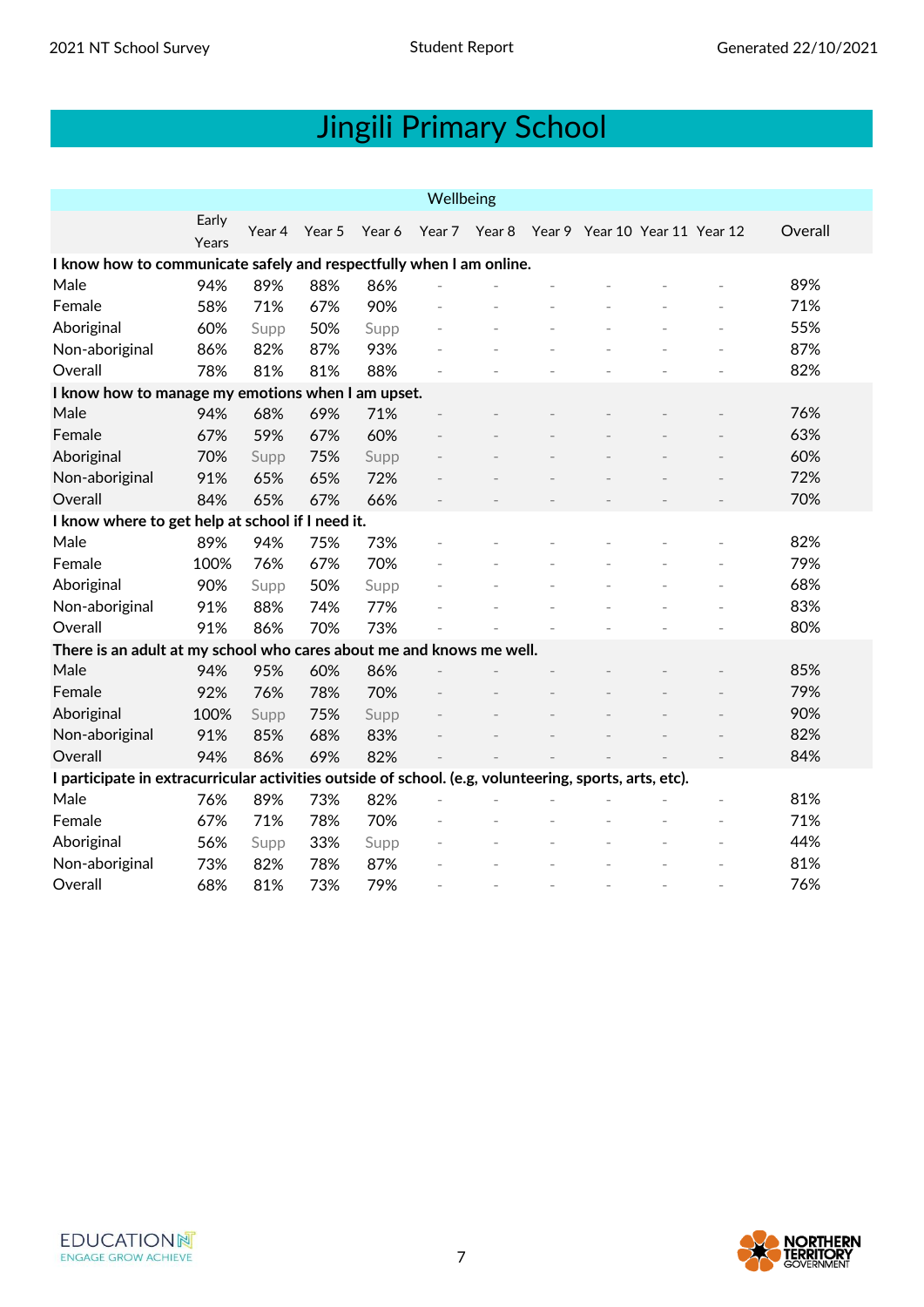|                                                                   | Teacher-student relationships        |        |        |        |        |  |  |                                       |  |  |         |  |  |
|-------------------------------------------------------------------|--------------------------------------|--------|--------|--------|--------|--|--|---------------------------------------|--|--|---------|--|--|
|                                                                   | Early<br>Years                       | Year 4 | Year 5 | Year 6 | Year 7 |  |  | Year 8 Year 9 Year 10 Year 11 Year 12 |  |  | Overall |  |  |
|                                                                   | My teachers expect me to do my best. |        |        |        |        |  |  |                                       |  |  |         |  |  |
| Male                                                              | 89%                                  | 89%    | 100%   | 95%    |        |  |  |                                       |  |  | 93%     |  |  |
| Female                                                            | 83%                                  | 94%    | 100%   | 100%   |        |  |  |                                       |  |  | 94%     |  |  |
| Aboriginal                                                        | 80%                                  | Supp   | 100%   | Supp   |        |  |  |                                       |  |  | 90%     |  |  |
| Non-aboriginal                                                    | 91%                                  | 91%    | 100%   | 97%    |        |  |  |                                       |  |  | 94%     |  |  |
| Overall                                                           | 88%                                  | 92%    | 100%   | 97%    |        |  |  |                                       |  |  | 94%     |  |  |
| My teachers motivate me to learn.                                 |                                      |        |        |        |        |  |  |                                       |  |  |         |  |  |
| Male                                                              | 89%                                  | 79%    | 88%    | 82%    |        |  |  |                                       |  |  | 84%     |  |  |
| Female                                                            | 75%                                  | 88%    | 89%    | 80%    |        |  |  |                                       |  |  | 83%     |  |  |
| Aboriginal                                                        | 80%                                  | Supp   | 75%    | Supp   |        |  |  |                                       |  |  | 80%     |  |  |
| Non-aboriginal                                                    | 86%                                  | 82%    | 87%    | 83%    |        |  |  |                                       |  |  | 84%     |  |  |
| Overall                                                           | 84%                                  | 84%    | 85%    | 82%    |        |  |  |                                       |  |  | 84%     |  |  |
| Teachers at my school treat students fairly.                      |                                      |        |        |        |        |  |  |                                       |  |  |         |  |  |
| Male                                                              | 89%                                  | 63%    | 56%    | 64%    |        |  |  |                                       |  |  | 68%     |  |  |
| Female                                                            | 75%                                  | 71%    | 56%    | 50%    |        |  |  |                                       |  |  | 65%     |  |  |
| Aboriginal                                                        | 80%                                  | Supp   | 75%    | Supp   |        |  |  |                                       |  |  | 70%     |  |  |
| Non-aboriginal                                                    | 86%                                  | 68%    | 52%    | 60%    |        |  |  |                                       |  |  | 66%     |  |  |
| Overall                                                           | 84%                                  | 68%    | 56%    | 58%    |        |  |  |                                       |  |  | 67%     |  |  |
| I am supported by teachers and staff at the school to do my best. |                                      |        |        |        |        |  |  |                                       |  |  |         |  |  |
| Male                                                              | 88%                                  | 89%    | 75%    | 64%    |        |  |  |                                       |  |  | 78%     |  |  |
| Female                                                            | 92%                                  | 94%    | 56%    | 80%    |        |  |  |                                       |  |  | 83%     |  |  |
| Aboriginal                                                        | 78%                                  | Supp   | 50%    | Supp   |        |  |  |                                       |  |  | 68%     |  |  |
| Non-aboriginal                                                    | 91%                                  | 91%    | 70%    | 73%    |        |  |  |                                       |  |  | 82%     |  |  |
| Overall                                                           | 87%                                  | 92%    | 67%    | 70%    |        |  |  |                                       |  |  | 80%     |  |  |
|                                                                   |                                      |        |        |        |        |  |  |                                       |  |  |         |  |  |

#### Growth mindset & perseverance

|                                                                 | Early<br>Years | Year 4 | Year 5 | Year 6 | Year 7                   | Year 8 |                          | Year 9 Year 10 Year 11 Year 12 |                          |                          | Overall |
|-----------------------------------------------------------------|----------------|--------|--------|--------|--------------------------|--------|--------------------------|--------------------------------|--------------------------|--------------------------|---------|
| I am certain I can learn the skills taught in school this year. |                |        |        |        |                          |        |                          |                                |                          |                          |         |
| Male                                                            | 94%            | 63%    | 69%    | 77%    |                          |        |                          |                                |                          |                          | 76%     |
| Female                                                          | 83%            | 88%    | 89%    | 80%    | $\overline{\phantom{a}}$ |        |                          |                                |                          |                          | 85%     |
| Aboriginal                                                      | 70%            | Supp   | 50%    | Supp   | $\overline{\phantom{a}}$ |        | $\overline{\phantom{a}}$ | $\overline{\phantom{a}}$       | $\overline{\phantom{a}}$ |                          | 60%     |
| Non-aboriginal                                                  | 100%           | 76%    | 83%    | 83%    | $\overline{\phantom{a}}$ |        |                          |                                | $\overline{\phantom{a}}$ | $\overline{\phantom{a}}$ | 84%     |
| Overall                                                         | 91%            | 76%    | 78%    | 79%    | $\overline{\phantom{a}}$ |        |                          |                                |                          |                          | 81%     |
| Once I plan to get something done, I stick to it.               |                |        |        |        |                          |        |                          |                                |                          |                          |         |
| Male                                                            | 65%            | 68%    | 44%    | 59%    | $\overline{\phantom{a}}$ |        |                          |                                |                          |                          | 59%     |
| Female                                                          | 75%            | 76%    | 78%    | 60%    | $\overline{\phantom{a}}$ |        |                          |                                |                          |                          | 73%     |
| Aboriginal                                                      | 56%            | Supp   | 50%    | Supp   |                          |        |                          |                                |                          | $\overline{\phantom{a}}$ | 53%     |
| Non-aboriginal                                                  | 73%            | 74%    | 57%    | 60%    | $\overline{\phantom{a}}$ |        |                          |                                |                          | $\overline{\phantom{a}}$ | 66%     |
| Overall                                                         | 68%            | 73%    | 56%    | 58%    | $\overline{\phantom{a}}$ |        |                          |                                |                          |                          | 64%     |

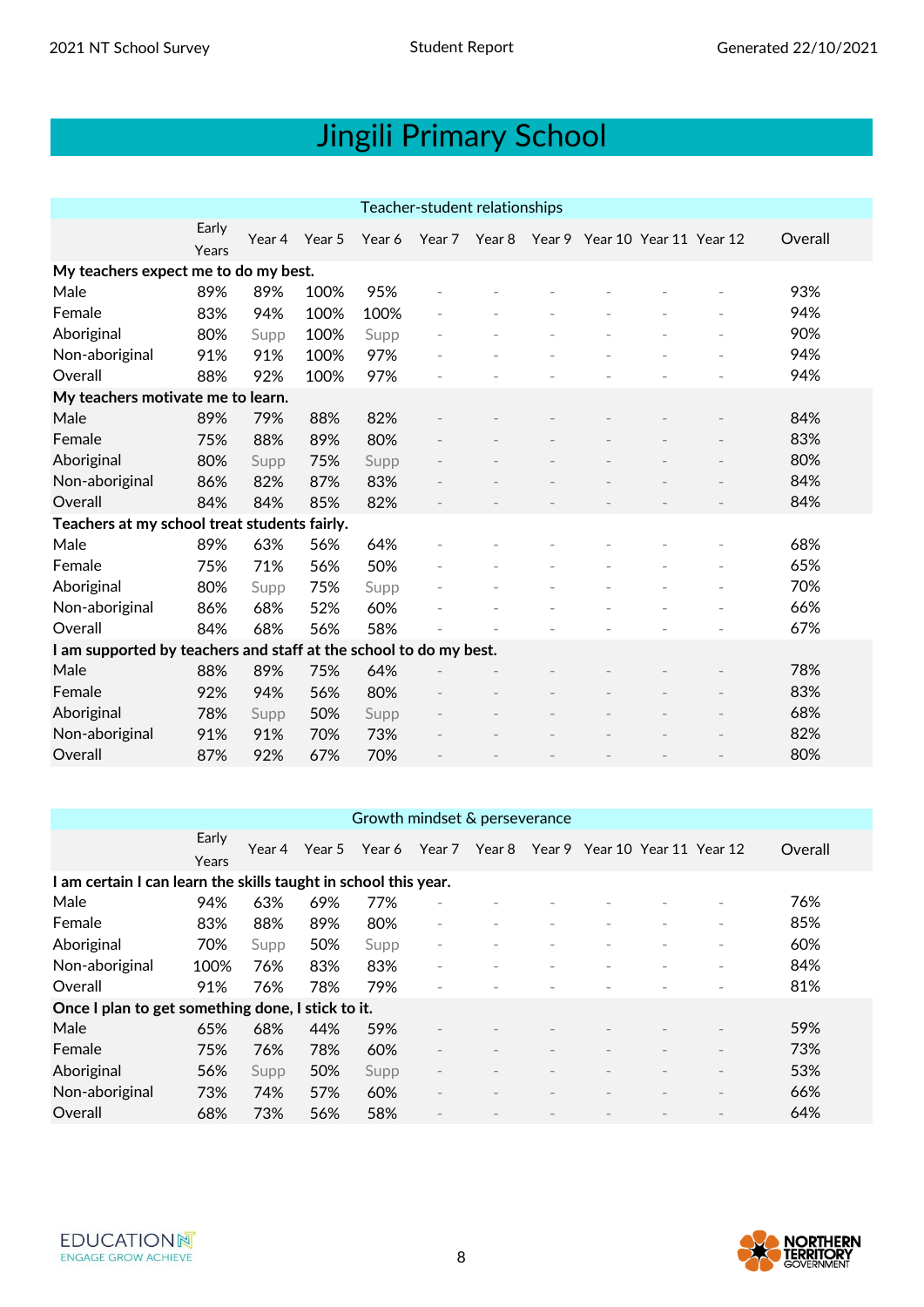| Quality teaching & learning                                       |       |        |        |        |  |  |  |                                              |  |  |         |
|-------------------------------------------------------------------|-------|--------|--------|--------|--|--|--|----------------------------------------------|--|--|---------|
|                                                                   | Early | Year 4 | Year 5 | Year 6 |  |  |  | Year 7 Year 8 Year 9 Year 10 Year 11 Year 12 |  |  | Overall |
|                                                                   | Years |        |        |        |  |  |  |                                              |  |  |         |
| My teachers provide me with useful feedback about my school work. |       |        |        |        |  |  |  |                                              |  |  |         |
| Male                                                              | 89%   | 84%    | 69%    | 82%    |  |  |  |                                              |  |  | 81%     |
| Female                                                            | 82%   | 71%    | 78%    | 80%    |  |  |  |                                              |  |  | 77%     |
| Aboriginal                                                        | 89%   | Supp   | 50%    | Supp   |  |  |  |                                              |  |  | 79%     |
| Non-aboriginal                                                    | 86%   | 74%    | 78%    | 80%    |  |  |  |                                              |  |  | 79%     |
| Overall                                                           | 87%   | 76%    | 74%    | 79%    |  |  |  |                                              |  |  | 79%     |
| My teacher supports me to set my own learning goals.              |       |        |        |        |  |  |  |                                              |  |  |         |
| Male                                                              | 78%   | 95%    | 69%    | 81%    |  |  |  |                                              |  |  | 81%     |
| Female                                                            | 73%   | 76%    | 89%    | 80%    |  |  |  |                                              |  |  | 79%     |
| Aboriginal                                                        | 78%   | Supp   | 75%    | Supp   |  |  |  |                                              |  |  | 79%     |
| Non-aboriginal                                                    | 77%   | 85%    | 78%    | 83%    |  |  |  |                                              |  |  | 81%     |
| Overall                                                           | 77%   | 86%    | 78%    | 81%    |  |  |  |                                              |  |  | 81%     |
| My teacher supports me to understand my learning data.            |       |        |        |        |  |  |  |                                              |  |  |         |
| Male                                                              | 89%   | 73%    | 63%    | 79%    |  |  |  |                                              |  |  | 76%     |
| Female                                                            | 91%   | 65%    | 78%    | 60%    |  |  |  |                                              |  |  | 72%     |
| Aboriginal                                                        | 89%   | Supp   | 75%    | Supp   |  |  |  |                                              |  |  | 78%     |
| Non-aboriginal                                                    | 82%   | 65%    | 70%    | 78%    |  |  |  |                                              |  |  | 73%     |
| Overall                                                           | 84%   | 67%    | 70%    | 73%    |  |  |  |                                              |  |  | 74%     |
| My teachers make sure I understand the work I am asked to do.     |       |        |        |        |  |  |  |                                              |  |  |         |
| Male                                                              | 94%   | 89%    | 75%    | 86%    |  |  |  |                                              |  |  | 87%     |
| Female                                                            | 92%   | 82%    | 67%    | 80%    |  |  |  |                                              |  |  | 81%     |
| Aboriginal                                                        | 90%   | Supp   | 50%    | Supp   |  |  |  |                                              |  |  | 85%     |
| Non-aboriginal                                                    | 95%   | 85%    | 74%    | 80%    |  |  |  |                                              |  |  | 83%     |
| Overall                                                           | 94%   | 86%    | 70%    | 82%    |  |  |  |                                              |  |  | 84%     |
| My teacher understands how I learn.                               |       |        |        |        |  |  |  |                                              |  |  |         |
| Male                                                              | 89%   | 79%    | 69%    | 77%    |  |  |  |                                              |  |  | 79%     |
| Female                                                            | 73%   | 76%    | 67%    | 60%    |  |  |  |                                              |  |  | 70%     |
| Aboriginal                                                        | 67%   | Supp   | 75%    | Supp   |  |  |  |                                              |  |  | 68%     |
| Non-aboriginal                                                    | 86%   | 79%    | 65%    | 73%    |  |  |  |                                              |  |  | 76%     |
| Overall                                                           | 81%   | 78%    | 67%    | 73%    |  |  |  |                                              |  |  | 75%     |
| My schoolwork challenges me to think.                             |       |        |        |        |  |  |  |                                              |  |  |         |
| Male                                                              | 94%   | 68%    | 63%    | 77%    |  |  |  |                                              |  |  | 76%     |
| Female                                                            | 75%   | 71%    | 78%    | 70%    |  |  |  |                                              |  |  | 73%     |
| Aboriginal                                                        | 44%   | Supp   | 50%    | Supp   |  |  |  |                                              |  |  | 53%     |
| Non-aboriginal                                                    | 100%  | 68%    | 70%    | 80%    |  |  |  |                                              |  |  | 78%     |
| Overall                                                           | 84%   | 70%    | 67%    | 76%    |  |  |  |                                              |  |  | 74%     |
| My teachers challenge me to think.                                |       |        |        |        |  |  |  |                                              |  |  |         |
| Male                                                              | 89%   | 84%    | 81%    | 82%    |  |  |  |                                              |  |  | 84%     |
| Female                                                            | 75%   | 88%    | 89%    | 80%    |  |  |  |                                              |  |  | 83%     |
| Aboriginal                                                        | 50%   | Supp   | 100%   | Supp   |  |  |  |                                              |  |  | 65%     |
| Non-aboriginal                                                    | 95%   | 85%    | 78%    | 87%    |  |  |  |                                              |  |  | 86%     |
| Overall                                                           | 81%   | 86%    | 81%    | 82%    |  |  |  |                                              |  |  | 83%     |

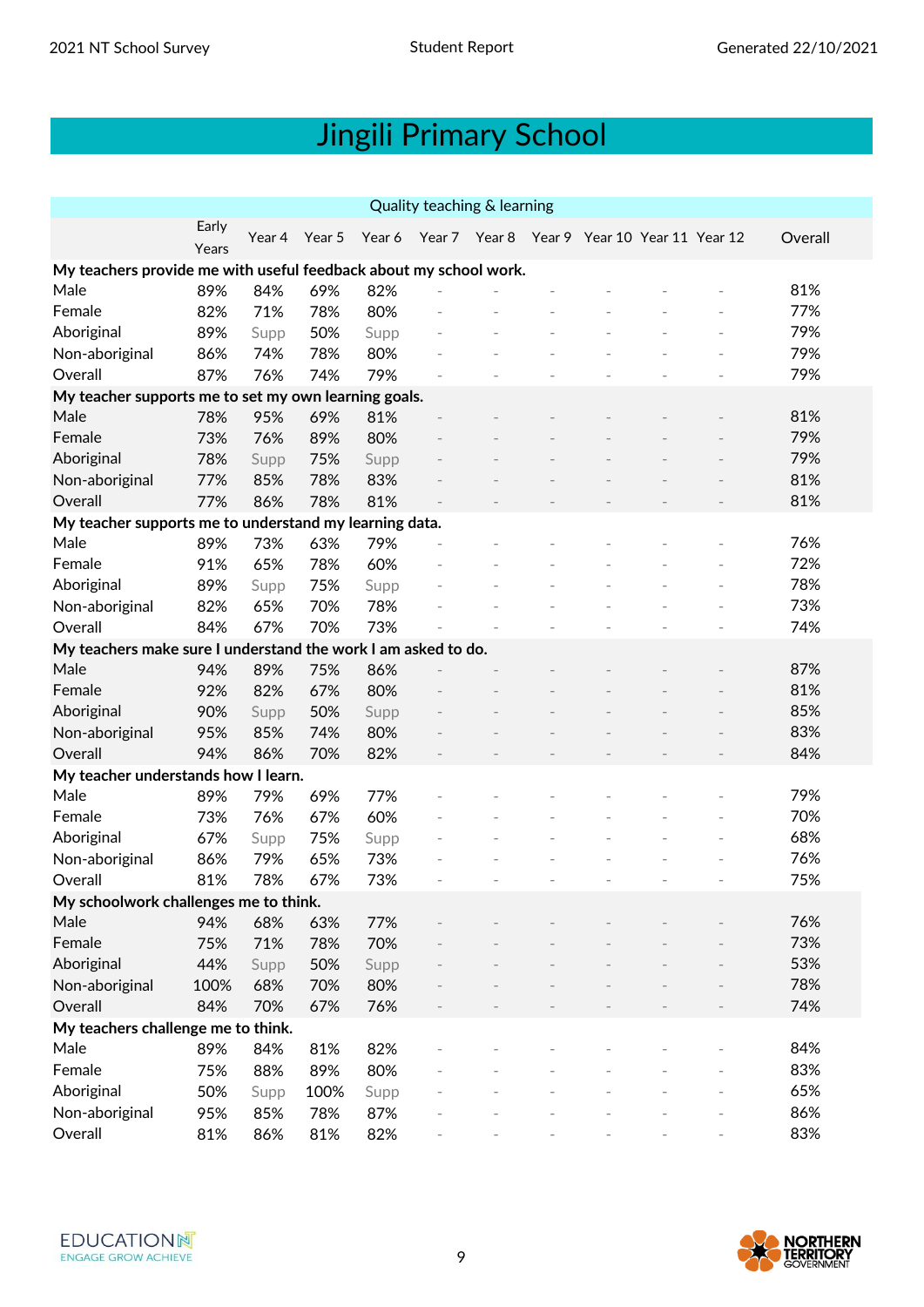| Positive learning environment                                          |       |        |        |        |               |  |  |                                |  |  |         |  |
|------------------------------------------------------------------------|-------|--------|--------|--------|---------------|--|--|--------------------------------|--|--|---------|--|
|                                                                        | Early | Year 4 | Year 5 | Year 6 | Year 7 Year 8 |  |  | Year 9 Year 10 Year 11 Year 12 |  |  | Overall |  |
|                                                                        | Years |        |        |        |               |  |  |                                |  |  |         |  |
| My school gives me opportunities to do interesting things.             |       |        |        |        |               |  |  |                                |  |  |         |  |
| Male                                                                   | 89%   | 84%    | 88%    | 77%    |               |  |  |                                |  |  | 84%     |  |
| Female                                                                 | 92%   | 76%    | 56%    | 80%    |               |  |  |                                |  |  | 77%     |  |
| Aboriginal                                                             | 80%   | Supp   | 50%    | Supp   |               |  |  |                                |  |  | 70%     |  |
| Non-aboriginal                                                         | 91%   | 82%    | 78%    | 80%    |               |  |  |                                |  |  | 83%     |  |
| Overall                                                                | 88%   | 81%    | 74%    | 79%    |               |  |  |                                |  |  | 81%     |  |
| My school is well maintained.                                          |       |        |        |        |               |  |  |                                |  |  |         |  |
| Male                                                                   | 83%   | 74%    | 81%    | 68%    |               |  |  |                                |  |  | 76%     |  |
| Female                                                                 | 75%   | 88%    | 56%    | 60%    |               |  |  |                                |  |  | 73%     |  |
| Aboriginal                                                             | 60%   | Supp   | 75%    | Supp   |               |  |  |                                |  |  | 60%     |  |
| Non-aboriginal                                                         | 86%   | 82%    | 65%    | 70%    |               |  |  |                                |  |  | 76%     |  |
| Overall                                                                | 78%   | 81%    | 67%    | 67%    |               |  |  |                                |  |  | 74%     |  |
| Student behaviour is well managed at this school.                      |       |        |        |        |               |  |  |                                |  |  |         |  |
| Male                                                                   | 44%   | 32%    | 31%    | 55%    |               |  |  |                                |  |  | 41%     |  |
| Female                                                                 | 42%   | 53%    | 44%    | 60%    |               |  |  |                                |  |  | 50%     |  |
| Aboriginal                                                             | 40%   | Supp   | 50%    | Supp   |               |  |  |                                |  |  | 40%     |  |
| Non-aboriginal                                                         | 45%   | 47%    | 35%    | 57%    |               |  |  |                                |  |  | 47%     |  |
| Overall                                                                | 44%   | 43%    | 37%    | 58%    |               |  |  |                                |  |  | 46%     |  |
| My school celebrates the success and achievement of students.          |       |        |        |        |               |  |  |                                |  |  |         |  |
| Male                                                                   | 72%   | 79%    | 63%    | 68%    |               |  |  |                                |  |  | 71%     |  |
| Female                                                                 | 75%   | 88%    | 44%    | 60%    |               |  |  |                                |  |  | 71%     |  |
| Aboriginal                                                             | 70%   | Supp   | 25%    | Supp   |               |  |  |                                |  |  | 60%     |  |
| Non-aboriginal                                                         | 77%   | 85%    | 61%    | 67%    |               |  |  |                                |  |  | 73%     |  |
| Overall                                                                | 75%   | 84%    | 56%    | 67%    |               |  |  |                                |  |  | 71%     |  |
| My school values the language and cultural background of all students. |       |        |        |        |               |  |  |                                |  |  |         |  |
| Male                                                                   | 94%   | 95%    | 81%    | 68%    |               |  |  |                                |  |  | 84%     |  |
| Female                                                                 | 100%  | 94%    | 67%    | 80%    |               |  |  |                                |  |  | 88%     |  |
| Aboriginal                                                             | 90%   | Supp   | 75%    | Supp   |               |  |  |                                |  |  | 85%     |  |
| Non-aboriginal                                                         | 95%   | 94%    | 74%    | 73%    |               |  |  |                                |  |  | 84%     |  |
| Overall                                                                | 94%   | 95%    | 74%    | 73%    |               |  |  |                                |  |  | 84%     |  |
| There are opportunities for me to be a leader at my school.            |       |        |        |        |               |  |  |                                |  |  |         |  |
| Male                                                                   | 78%   | 94%    | 81%    | 82%    |               |  |  |                                |  |  | 84%     |  |
| Female                                                                 | 75%   | 59%    | 56%    | 80%    |               |  |  |                                |  |  | 67%     |  |
| Aboriginal                                                             | 70%   | Supp   | 25%    | Supp   |               |  |  |                                |  |  | 53%     |  |
| Non-aboriginal                                                         | 82%   | 76%    | 78%    | 90%    |               |  |  |                                |  |  | 82%     |  |
| Overall                                                                | 78%   | 78%    | 70%    | 82%    |               |  |  |                                |  |  | 77%     |  |
| I feel included in my learning environment.                            |       |        |        |        |               |  |  |                                |  |  |         |  |
| Male                                                                   | 100%  | 79%    | 80%    | 73%    |               |  |  |                                |  |  | 82%     |  |
| Female                                                                 | 75%   | 76%    | 56%    | 70%    |               |  |  |                                |  |  | 71%     |  |
| Aboriginal                                                             | 67%   | Supp   | 67%    | Supp   |               |  |  |                                |  |  | 61%     |  |
| Non-aboriginal                                                         | 95%   | 76%    | 70%    | 77%    |               |  |  |                                |  |  | 79%     |  |
| Overall                                                                | 87%   | 78%    | 69%    | 70%    |               |  |  |                                |  |  | 76%     |  |